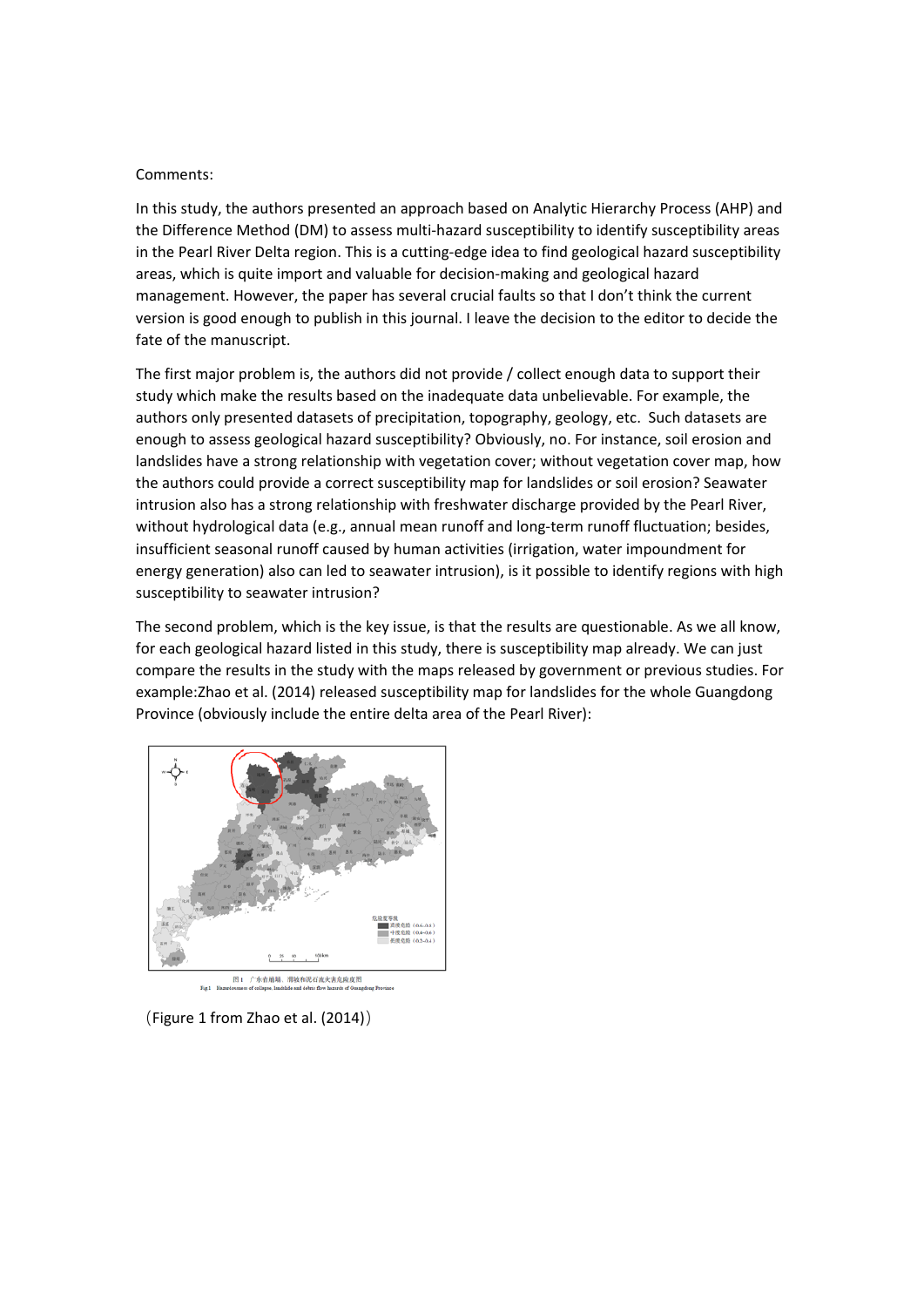

The authors' result missed to identify the circled area as the high susceptibility area for landslides.

According to the investigation by Geological Survey Bureau of China (http://www.cigem.cgs.gov.cn/cgkx\_4859/201703/t20170316\_424756.html), the high susceptibility areas for ground subsidence in the Pearl River Delta area are in Foshan, Guangzhou, Jiangmen, Zhongshan, Zhuhai and Shenzhen. However, the result map provided by the authors didn't identify Shenzhen as the high susceptibility areas. In fact, ground subsidence events in Shenzhen have been reported by many studies.



Fig.10 Ground subsidence susceptibility map of the study area

For soil erosion susceptibility map, we can also get the soil erosion map for the Guangdong Province via the link (http://www.dsac.cn/DataProduct/Detail/20080604):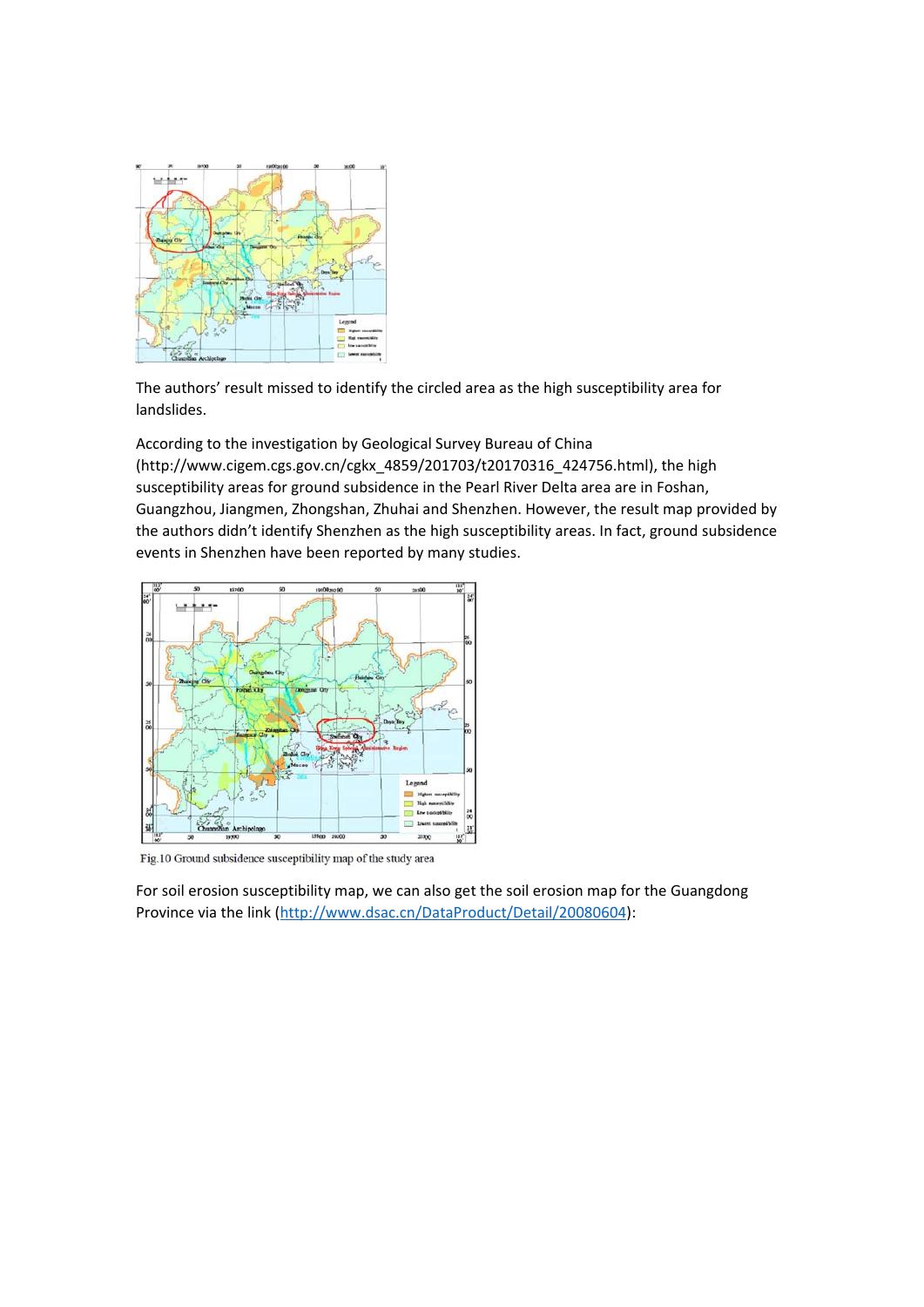

The soil erosion map provided by the study also failed to identify the circled area as the high susceptibility area for landslides.



Fig.11 Water and soil erosion susceptibility map of the study area

All in all, I think the results provided by the authors are quite unbelievable.

The third problem is that the manuscript has too many English grammatical mistakes, the authors MUST carefully check each sentences before next submission. For example (in first six pages I can find near 20 problems):